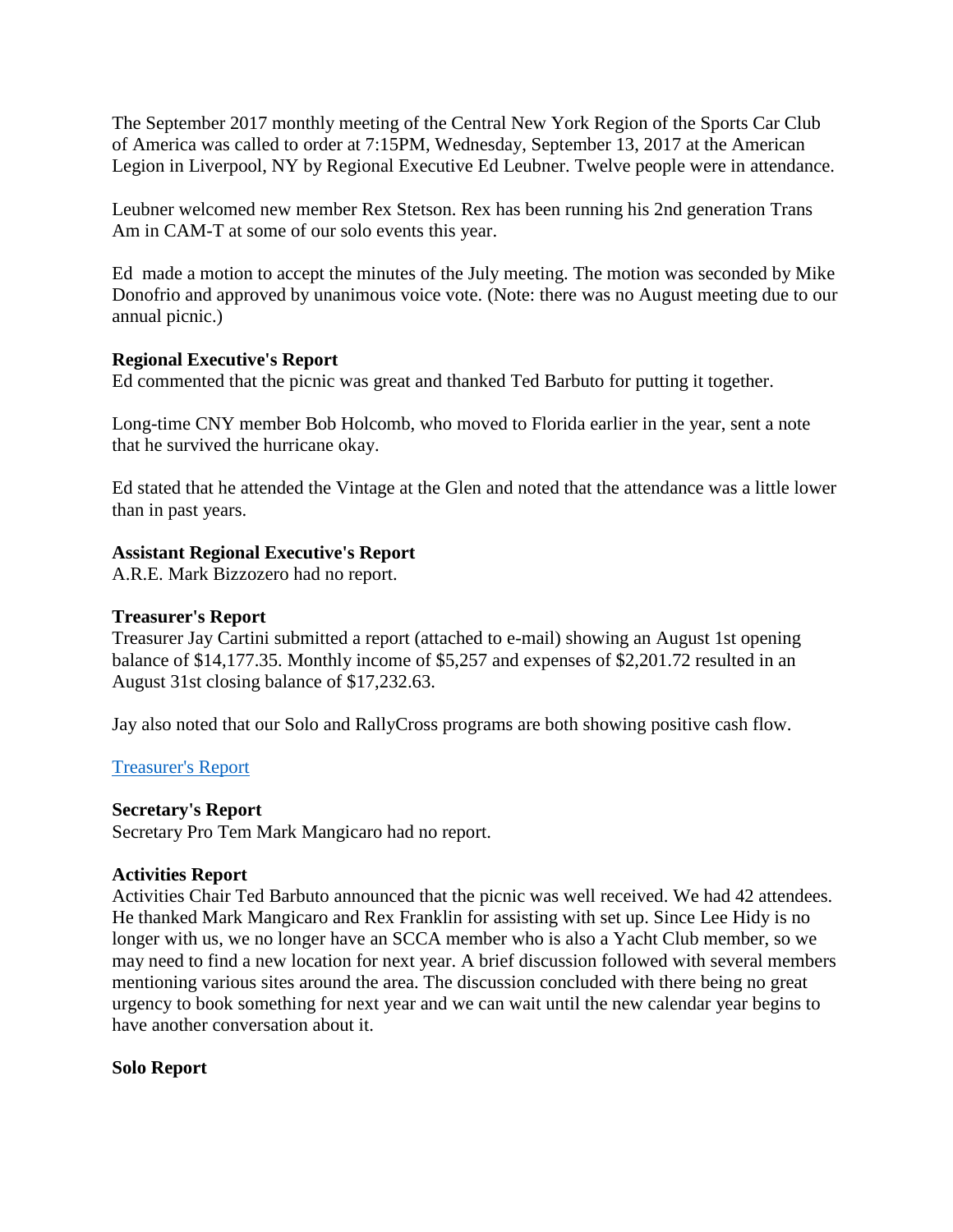Solo Chair Scott Newton reported that we held 4 events since our last meeting. Participation was as follows: July 22nd at Cayuga Community College - Fulton Campus: 35 August 13th at Oswego County EVOC: 50 August 27th at Oswego County EVOC (out of region event for FLR): 78 September 10th at La Fayette Motorsports Park (Lee Hidy Memorial Enduro): 39

Scott mentioned that we have the possibility of new site: the NYS Fair is planning on paving the Orange lot which lies between NY-695 and Onondaga Lake. It could be a very large area. We have no idea yet if there will be light poles, islands, or other deterrents.

There has been much talk lately of replacing out timing system. Scott received a relatively lengthy e-mail from a neighboring region outlining the headaches they had when upgrading their system. Mark Mangicaro noted he had conversations with timing people in another neighboring region and they too had difficulties when switching timing systems. The bottom line is there are a lot of issues with the newer systems and they are expensive. An AXware update alone is \$600. Because there is only one event left in the solo season a decision was made to defer discussion until January.

The dry line marker we us to line our solo courses is in a bad way. We need to come up with some sort of tray to put the liner in so that it stops leaking all over the floor of the trailer. In addition to making a mess, the liner material is corrosive if it gets wet.

#### **RallyCross Report**

Chris Murphy reported that there were 20 participants at the last event. Glen Donnelly at CNYRP has put in a nice new 1-mile course with elevation changes. We have a 2-day event coming up there on September 23rd and 24th and we are planning another 2-day event there for sometime in October.

#### **Flagging and Communications Report**

Mick Levy concurred with Ed Leubner's observation that attendance was down a little for Vintage Week at WGI.

Mick passed along the news that long time steward Bill Bradshaw has died. Bill was a Glen Region member for well over 50 years.

The Finger Lakes Region Fun One is coming up this weekend at WGI.

Mick is planning on attending the Runoffs in Indianapolis at the end of the month.

### **Racing Report**

No report.

### **Road Rally**

Frank Beyer reported that the Black River Stages were held last weekend.